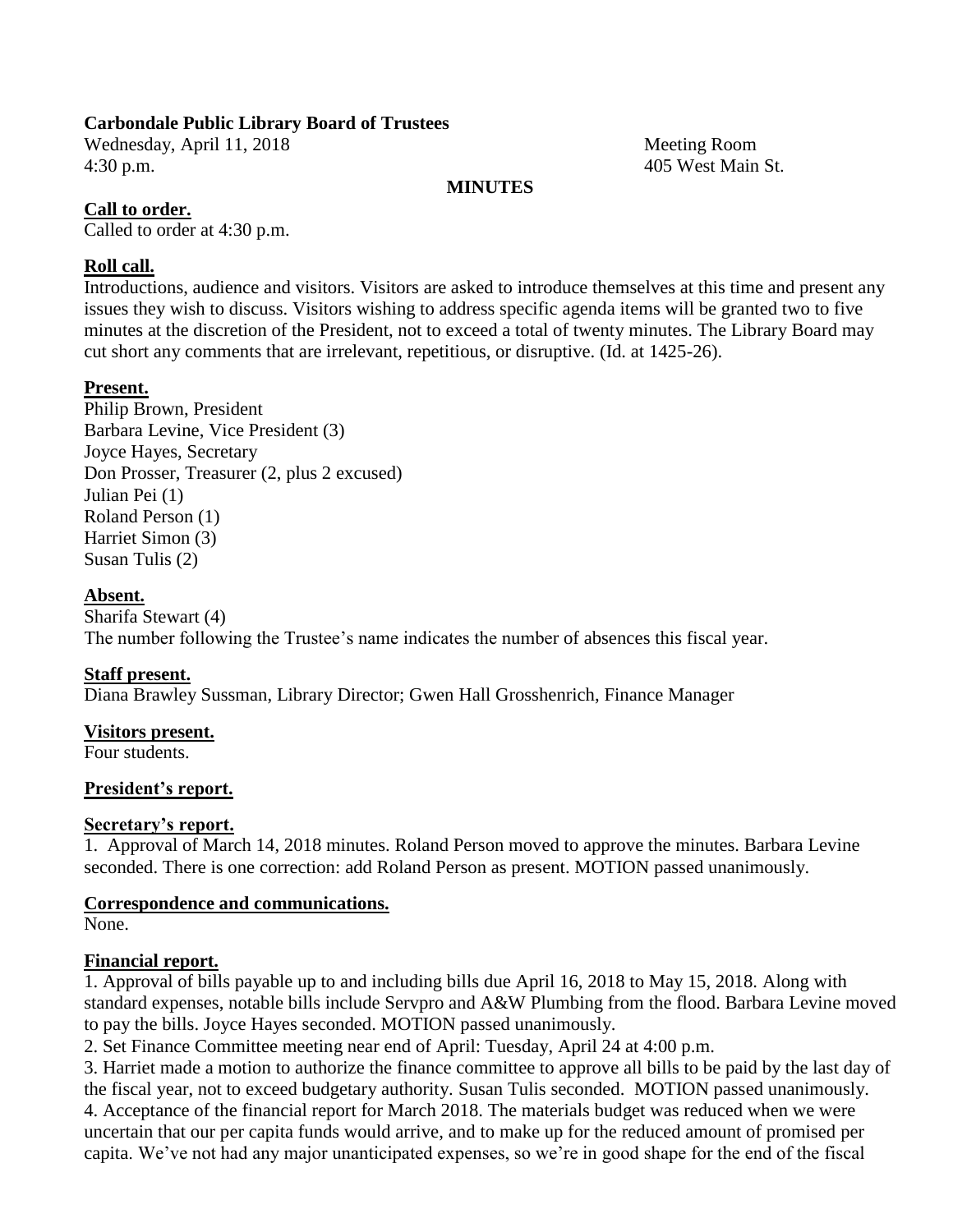year. Don Prosser moved to approve the financial report. Julian Pei seconded. MOTION passed unanimously.

## **Librarian's report.**

1. Building and grounds maintenance. The flood in March was caused by a plumbing failure in the men's restroom. While it was not caused by sabotage, the failure happened when very minor work was underway. Our restrooms are sometimes sabotaged in various ways, so we've looked for solutions to prevent the kind of sabotage that could cause a flood. Maintenance Manager Josh Fenton found that we could have stainless steel covers made locally to protect our toilet fixtures for \$125 each (a fraction of the cost of other options). While this expenditure does not require board approval, the Director sought the board's opinion. Don Prosser made a motion to commission the stainless steel covers. Philip Brown seconded. MOTION passed unanimously.

2. Review of April  $10<sup>th</sup>$  budget hearing. There were no questions or comments about the library's budget. 3. Consider extending insurance reimbursement of \$278.23 to the library Maintenance Manager for his time installing cove base. Barbara Levine made a motion to extend the reimbursement for cove base installation

to Josh Fenton for performing that work. Susan Tulis seconded. MOTION passed unanimously.

4. Other. The Director brought the following to the board's attention:

The budget includes a table of property tax rates from each local taxing body over the last ten years. I've attached these pages for your information. I created the following table to show how our levy coincides with our tax rate. You'll notice that our FY18 levy was \$30,057 higher than it was two years prior in FY16, and yet the tax rate is lower, costing the individual property owner less money (assuming their property is not reassessed at a higher value). For FY19 we've increased our levy a modest \$15,004. This might not increase the tax rate at all.

| <b>FY16</b>        | FY17               | <b>FY18</b>        | <b>FY19</b>       |
|--------------------|--------------------|--------------------|-------------------|
| $$1,001,892$ levy  | $$1,031,949$ levy  | $$1,031,949$ levy  | $$1,046,953$ levy |
| $0.33669$ tax rate | $0.34134$ tax rate | $0.33583$ tax rate | Not yet available |

# **Committee reports.**

None.

#### **Unfinished business.** None.

**New business.** None.

## **Other.**

None.

#### **Adjournment.**

Adjourned at 4:55 p.m.

Board Meetings for 2018 (all in Public Library meeting room, 4:30 p.m., second Wednesday of each month): May 9, 2018, June 13, 2018, July 11, 2018, August 8, 2018, September 12, 2018, October 10, 2018, November 14, 2018, December 12, 2018

Respectfully submitted:

Joyce Hayes, Secretary Prepared by: Diana Brawley Sussman, Library Director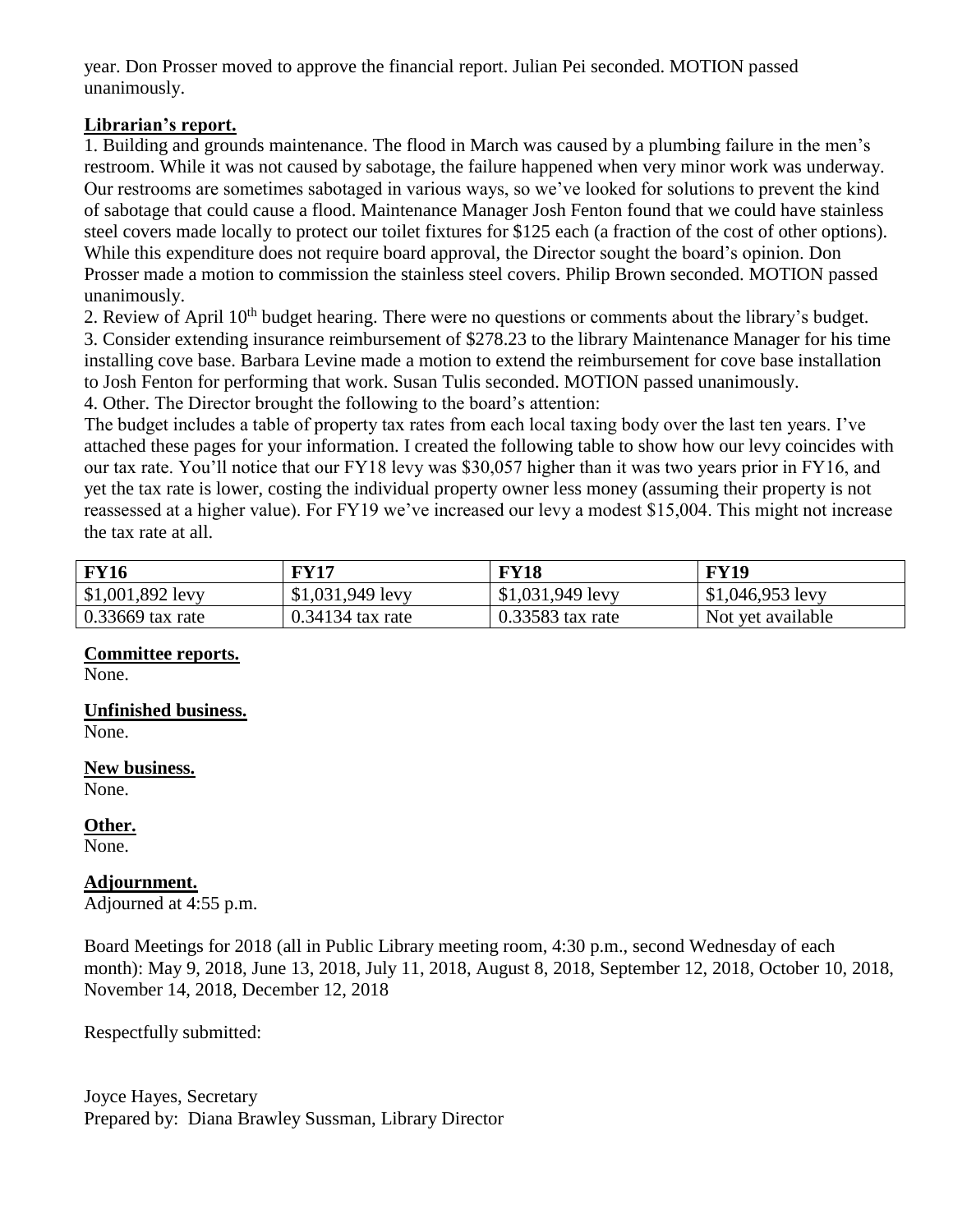## **Carbondale Public Library Board of Trustees**

Wednesday, May 9, 2018 Meeting Room 4:30 p.m. 405 West Main St.

## **MINUTES**

## **Call to order.**

Called to order at 4:30 p.m.

## **Roll call.**

Introductions, audience and visitors. Visitors are asked to introduce themselves at this time and present any issues they wish to discuss. Visitors wishing to address specific agenda items will be granted two to five minutes at the discretion of the President, not to exceed a total of twenty minutes. The Library Board may cut short any comments that are irrelevant, repetitious, or disruptive. (Id. at 1425-26).

## **Present.**

Philip Brown, President Barbara Levine, Vice President Joyce Hayes, Secretary Don Prosser, Treasurer Julian Pei Roland Person Harriet Simon Susan Tulis

#### **Absent.**

Sharifa Stewart (1) The number following the Trustee's name indicates the number of absences this fiscal year.

#### **Staff present.**

Diana Brawley Sussman, Library Director; Gwen Hall Grosshenrich, Finance Manager

#### **Visitors present.**

None.

#### **President's report.**

1. The board president has the option to excuse one or more absences from a board member missing more than 3 meetings in FY18 if those absences are in accordance with board bylaws. Tabled.

#### **Secretary's report.**

1. Approval of April 11, 2018 minutes. Barbara Levine made a motion to approve the minutes. Roland Person seconded. MOTION passed unanimously.

## **Correspondence and communications.**

1. Per Capita award letter. Our FY18 annual Per Capita Grant has been awarded for \$32,377.50, an increase after last year's reduced amount. The letter from Illinois Secretary of State and State Librarian Jesse White emphasizes the importance of libraries, and reminds us that the funds may be significantly delayed due to the continued payment backlog.

## **Financial report.**

1. Approval of bills payable up to and including bills due May 16, 2018 to June 15, 2018. Bills standard, as well as database renewals and summer programs. Roland Person made a motion to pay the bills. Susan Tulis seconded. MOTION passed unanimously.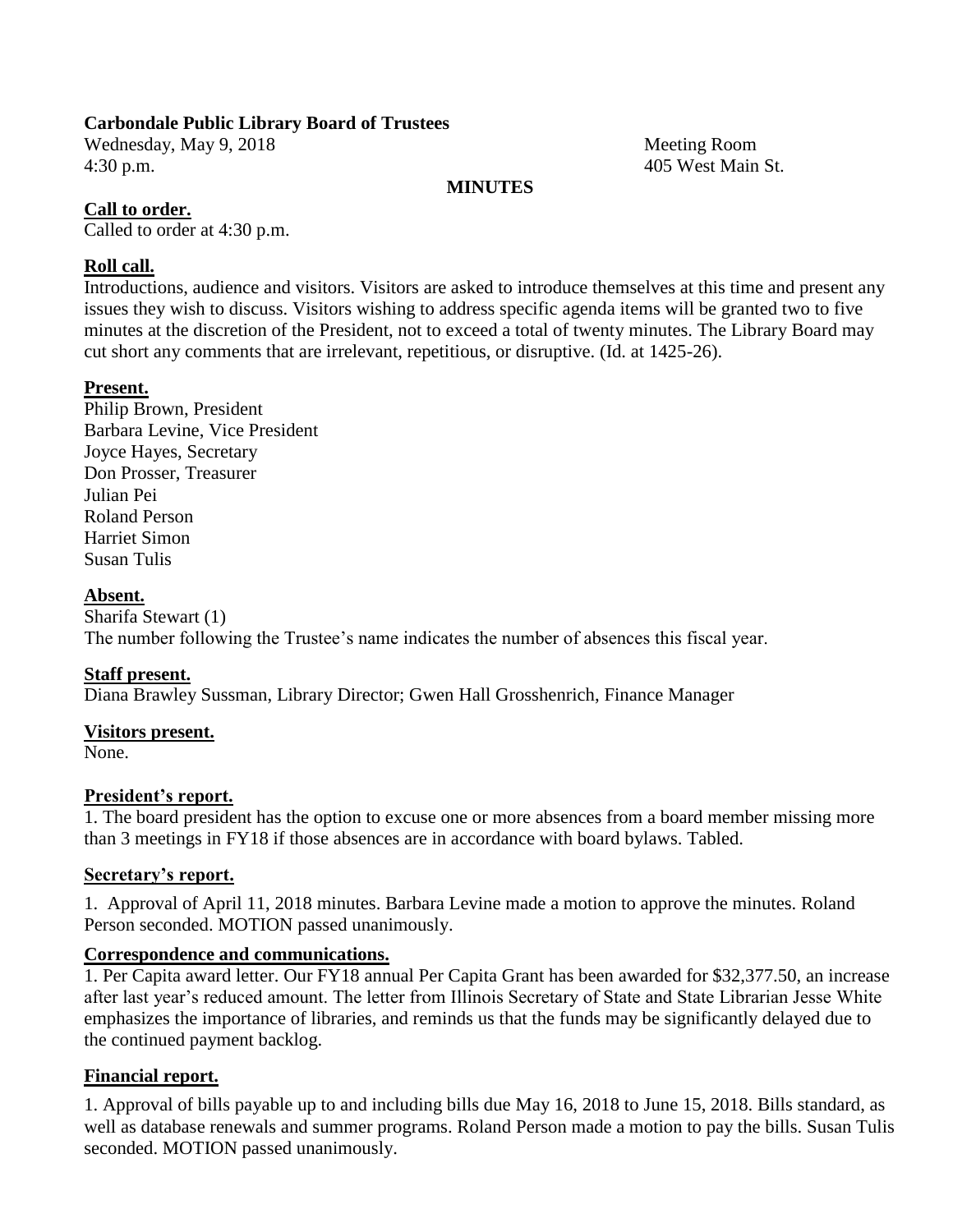2. Acceptance of the financial report for April 2018. Reviewed end of FY18 finances. The library had a really good year, all things considered, without any major unexpected expenses or major revenue losses. The library has ended each fiscal year in the black since the current Director took charge in FY11. Roland Person and Philip Brown commended the Director for keeping expenses in check. The Board agreed unanimously. The Finance Manager was thanked for putting together a thorough report. Philip Brown moved to approve the financial report. Joyce Hayes seconded. MOTION passed unanimously.

## **Librarian's report.**

1. Building and grounds maintenance. Don Prosser made a motion to and approve expenditure on pump and chemicals from Jaytech to prevent spread of Legionnaires Disease. Roland Person seconded. MOTION passed unanimously. The Board instructed the Director to choose a Sunday to close for parking lot maintenance, as weather permits. Include some repair where the parking lot meets the road as well. 2. Vote on method for collecting non-resident fees. Roland Person made a motion to continue with the Property Tax Bill method and our renter's formula for the collection of non-resident fees. Barbara Levine seconded. MOTION passed unanimously.

3. Change Staff Institute to June 1. The date was agreed upon by consensus.

4. Trustee terms of office.

5. Other. There was some discussion about what may or may not be happening with the vacant lot to the east of the library.

## **Committee reports.**

1. Approval of 4/24/18 Finance Committee minutes. Harriet Simon made a motion to approve minutes. Philip Brown seconded. MOTION passed unanimously.

#### **Unfinished business.**

None.

#### **New business.**

Patron behavior. There was an incident involving a youth on April  $23<sup>rd</sup>$ . The young man came in with his mother to apologize and rectify the situation. He was banned until further notice. The Board decided on a one-month ban (April 23 – May 23). The Director will send a letter to the young man's mother to notify her.

#### **Other.**

None.

#### **Adjournment.**

Adjourned at 5:23 p.m.

Board Meetings for 2018 (all in Public Library meeting room, 4:30 p.m., second Wednesday of each month): June 13, 2018, July 11, 2018, August 8, 2018, September 12, 2018, October 10, 2018, November 14, 2018, December 12, 2018

Respectfully submitted:

Joyce Hayes, Secretary Prepared by: Diana Brawley Sussman, Library Director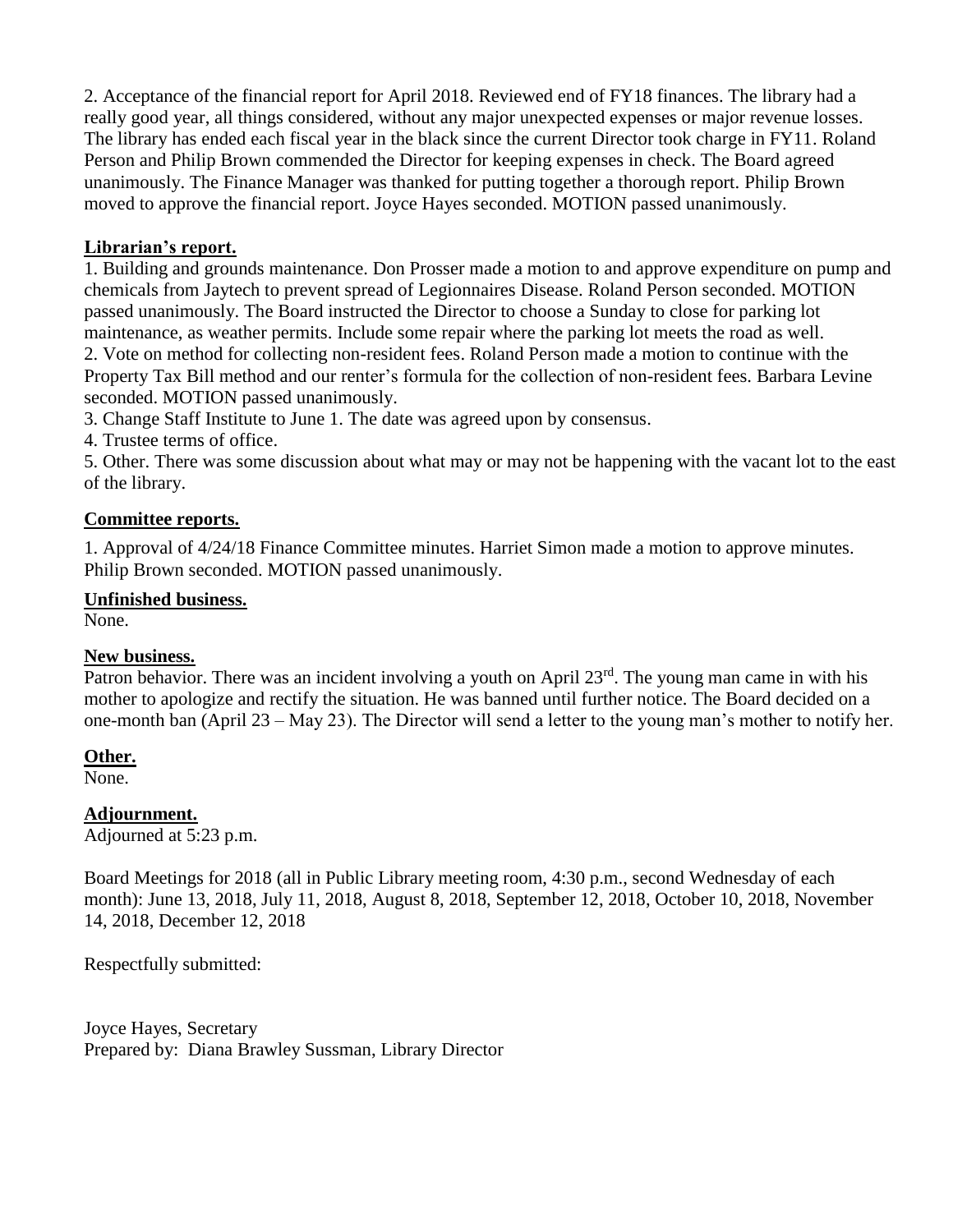## **Carbondale Public Library Board of Trustees**

Wednesday, June 13, 2018 Meeting Room 4:30 p.m. 405 West Main St.

## **MINUTES**

## **Call to order.**

Called to order at 4:30 p.m.

## **Roll call.**

Introductions, audience and visitors. Visitors are asked to introduce themselves at this time and present any issues they wish to discuss. Visitors wishing to address specific agenda items will be granted two to five minutes at the discretion of the President, not to exceed a total of twenty minutes. The Library Board may cut short any comments that are irrelevant, repetitious, or disruptive. (Id. at 1425-26).

#### **Present.**

Philip Brown, President Barbara Levine, Vice President Joyce Hayes, Secretary Don Prosser, Treasurer Julian Pei Roland Person Harriet Simon Susan Tulis

#### **Absent.**

Sharifa Stewart (2) The number following the Trustee's name indicates the number of absences this fiscal year.

#### **Staff present.**

Diana Brawley Sussman, Library Director; Gwen Hall Grosshenrich, Finance Manager

#### **Visitors present.**

None.

#### **President's report.**

1. Election of Trustee officers (President and Vice President) to begin service July, 2018. Philip Brown made a motion to elect Barbara Levine as President and Susan Tulis as Vice President. Roland Person seconded. MOTION passed unanimously.

2. The board president has the option to excuse one or more absences from a board member missing more than 3 meetings in FY18 if those absences are in accordance with board bylaws. Tabled. At the board's request, the library director will email Sharifa Stewart to ask that she send her request for excused absences with the correct FY18 and FY19 dates to the new board president, Barbara Levine.

#### **Secretary's report.**

1. Approval of May 9, 2018 minutes. Barbara Levine made a motion to approve minutes (with corrected typos). Joyce Hayes seconded. MOTION passed unanimously.

#### **Correspondence and communications.**

None.

#### **Financial report.**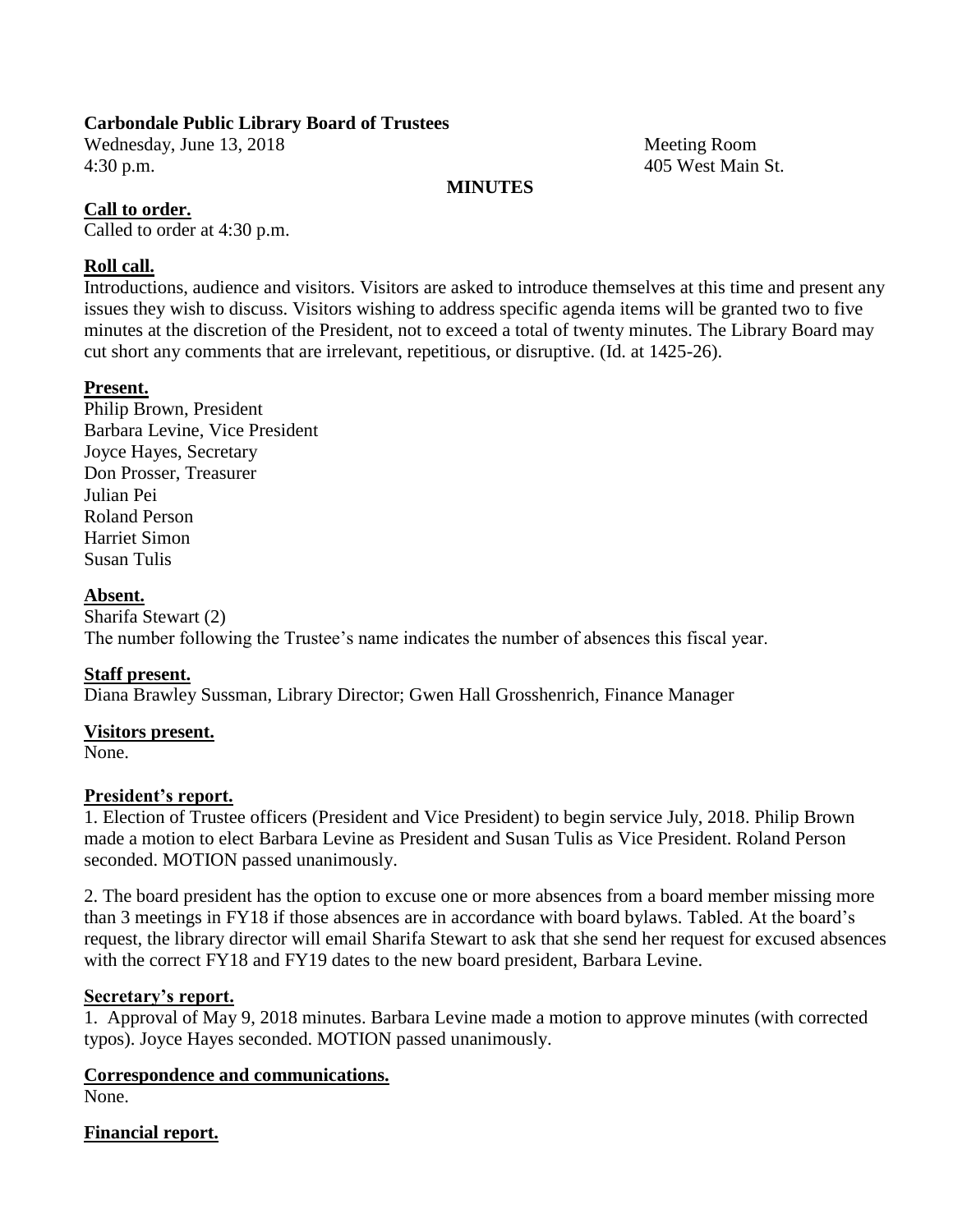1. Approval of bills payable up to and including bills due June 16, 2018 to July 15, 2018. Bills of note include Staff Day expenses, IHLS system membership, and tuition reimbursements. Harriet Simon made a motion to pay bills. Julian Pei seconded. MOTION passed unanimously.

2. Acceptance of the financial report for May 2018. We have turned in everything to the city for the annual audit. Julian Pei moved to approve the financial report. Roland Person seconded. MOTION passed unanimously.

## **Librarian's report.**

1. Building and grounds maintenance, HVAC, etc.

2. Vote to appoint FOIA/OMA officer(s). Roland Person made a motion to reappoint Diana Brawley Sussman and Gwen Hall Grosshenrich as FOIA officers, and Barbara Levine as the OMA officer. Don Prosser seconded.

3. Review minutes from closed sessions. Don Prosser made a motion to keep executive session minutes closed. Susan Tulis seconded. MOTION passed unanimously.

4. Adopt prevailing wage ordinance. Don Prosser moved to adopt the prevailing wage ordinance. Harriet Simon seconded. Vote: 8 ayes, 0 nays, 1 absent, 0 abstained. MOTION passes.

5. Other. A patron (initials SW) who was banned about one year ago has requested clarification on whether his ban will be lifted. Don Prosser moved to lift the ban at the one-year date. Philip Brown seconded. MOTION passed unanimously.

## **Committee reports.**

None.

## **Unfinished business.**

None.

**New business.** None.

**Other.** None.

## **Adjournment.**

Adjourned at 5:17 p.m.

Board Meetings for 2018 (all in Public Library meeting room, 4:30 p.m., second Wednesday of each month): July 11, 2018, August 8, 2018, September 12, 2018, October 10, 2018, November 14, 2018, December 12, 2018

Respectfully submitted:

Joyce Hayes, Secretary Prepared by: Diana Brawley Sussman, Library Director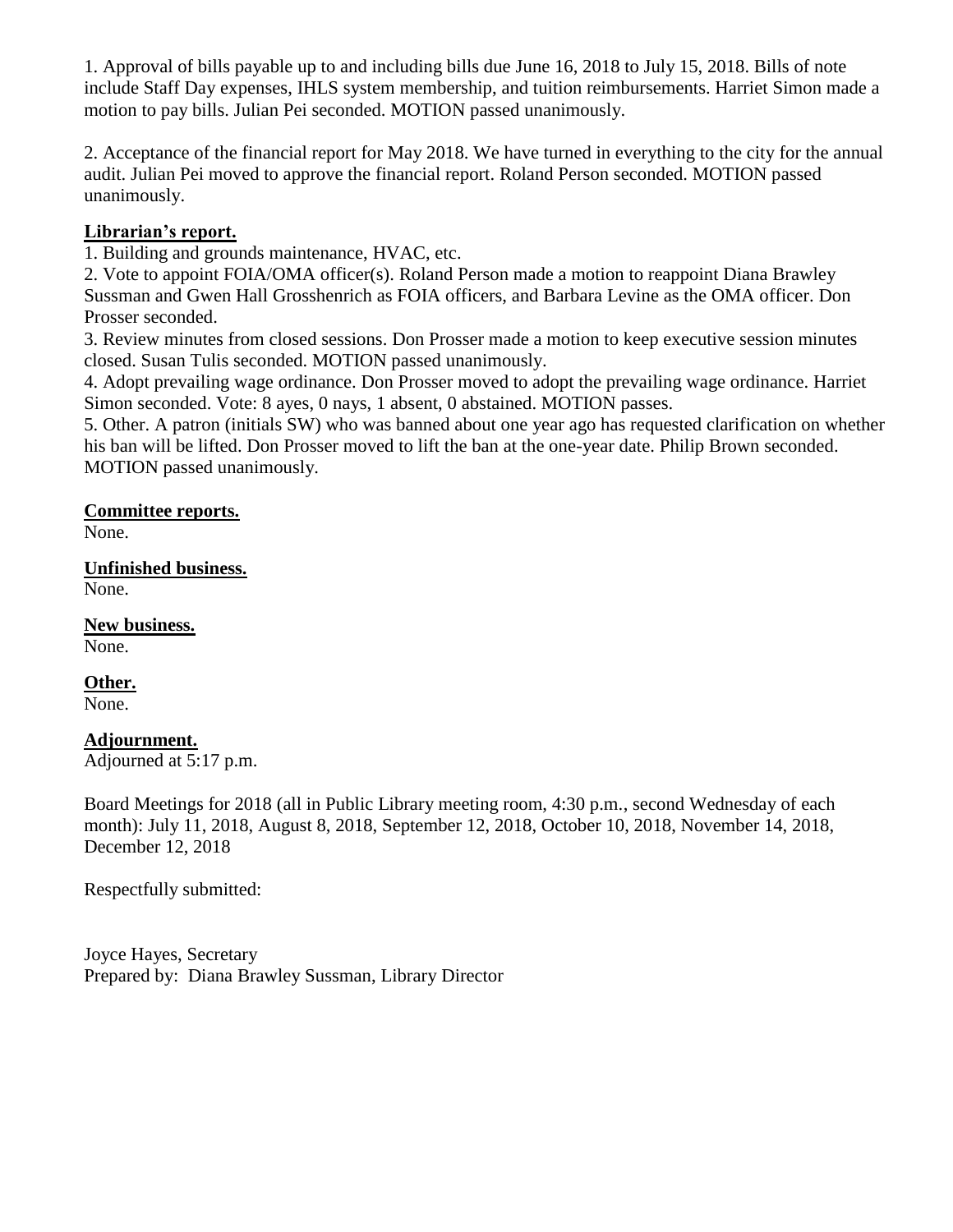

## **CITY OF CARBONDALE, ILLINOIS LIQUOR ADVISORY BOARD Thursday, May 10, 2018 - 5:30 p.m. Civic Center, 200 S. Illinois Avenue, Room 103**

The City of Carbondale's Liquor Advisory Board held a meeting on Thursday, May 10, 2018, in Room 103 of Carbondale City Hall, 200 South Illinois Avenue. Chairman Monty called the meeting to order at 5:30 p.m. with the following-named members of the Board present/absent:

## **1. Roll Call**

Present: Mark Robinson (5:38 p.m.), John Mills, Steve Payne (5:31 p.m.), Tasis Karayiannis, and Donald Monty

Absent: David Cisco, Henry Webber, Taylor Delaney

A quorum was available to take action on the agenda items. City Staff present for the meeting included City Clerk Jennifer Sorrell, City Attorney Jamie Snyder, Lieutenant Matt Dunning, and Building and Neighborhood Services Manager John Lenzini

#### **2. Approval of minutes from March 1, 2018**

J. Mills moved, T. Karayiannis seconded, to approve the minutes of March 1, 2018. VOTE: All voted aye; motion declared carried.

#### **3. Review of Third Quarter Reports for License Year 2017-2018**

Lt Dunning responded to Board inquiries about an officer's discretion regarding what charges to cite in the event of an arrest; what factors may account for a decrease in arrests; and the history of noise problems with Saluki Bar/Levels. It was noted that the beer garden complaint was on a Thursday and it has a pending Liquor Control hearing to address this matter, with two additional complaints also pending. The Board remarked that the Local Liquor Control Commission has the discretion as to whether or not they approve a beer garden permit or a beer garden permit with entertainment. The Board asked if the licensee had provided an explanation for their behavior. It was suggested that the City Council take a look at it.

John Lenzini responded to inquiries regarding the inspection process, noted that some of the liquor license renewal inspections are included on this report, remarked that the renewal inspections were going well, responded to the seriousness of certain safety violations such as emergency lights, exits, and fire extinguishers, what "housekeeping" issues entail, disorderly housekeeping and overcrowded basements leading to an increased fire load.

J. Mills moved, M. Robinson seconded, to accept and forward Third Quarter Reports for license year 2017-2018 from Development Services and the Police Department. VOTE: All voted aye; motion declared carried.

#### **4. Consideration of Liquor License Renewal Applications for License Year 2018-2019**

The Board discussed the summaries provided to them in order to assist in their review of renewal items. It was noted that there were initially a number of businesses who had not provided their Business Data Report which demonstrates compliance with required minimum percentages for a given class of license. Both Reema's and El Greco do not have a full license year to report. Additionally, a number of licensees were delinquent on their Food and Beverage or Package Liquor taxes. The City Attorney explained the practice for collecting on the food and beverage taxes and noted that failure to pay such taxes were grounds to not renew licenses. The Board indicated surprise at how many locations had not turned in their items in a timely manner and suggested it might be time to consider instituting a penalty or fee. The Clerk noted that the licensees have two full months to gather items together, which particularly with the new BASSET requirements, is now a more challenging endeavor. The Board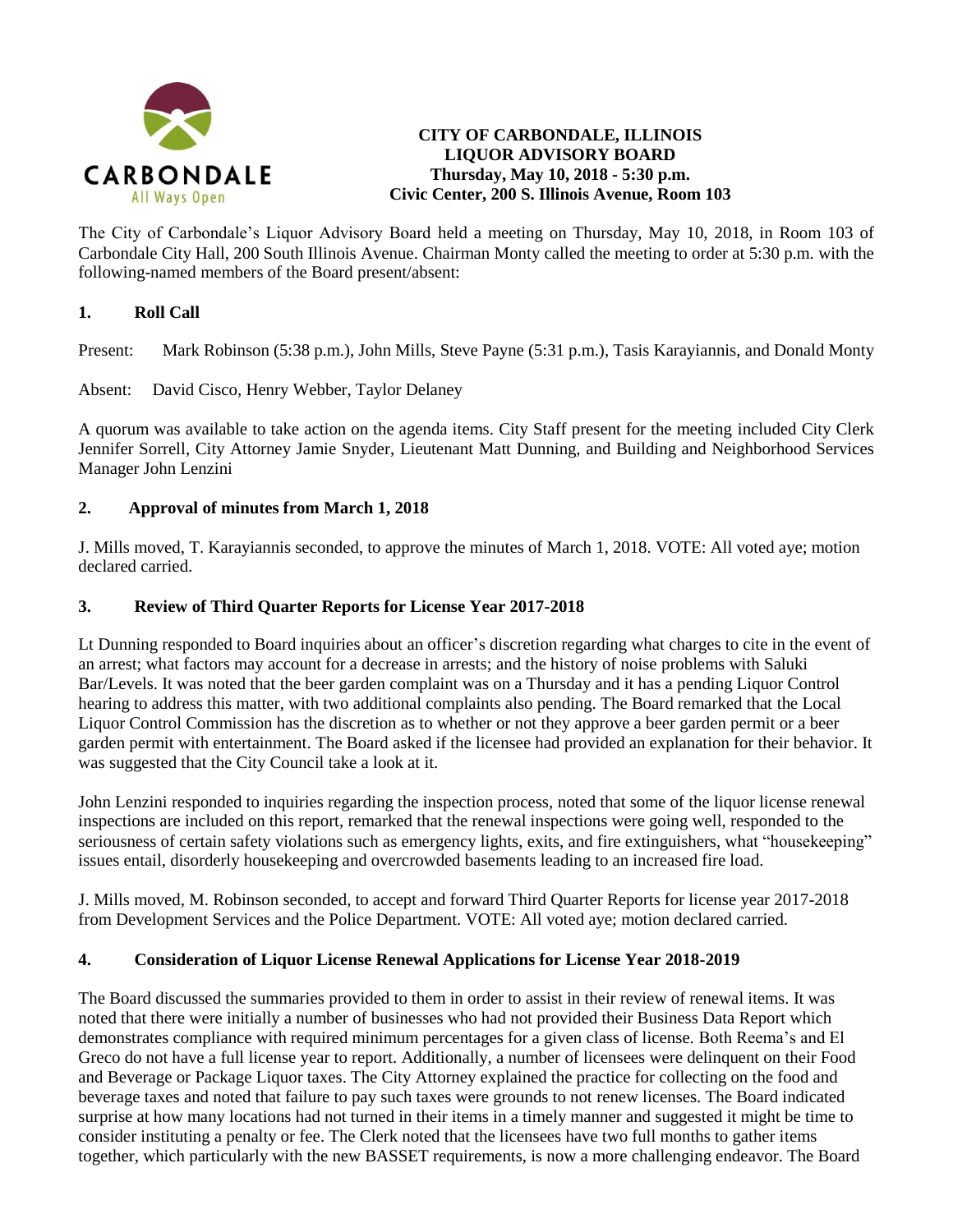then remarked on the number of locations which have issues with meeting the residency requirement; the Clerk noted that while many individuals have Carbondale addresses, several live outside of the corporate limits. Particularly with the smaller establishments, it can be a challenge to have an employee who meets the residency requirements. Alternatives may be to consider extending the residency to the City's zoning jurisdiction, the employment residency radius, or to allow residency to be established by living in Jackson County. The Board agreed that is a subject that should be reviewed. There was discussion regarding the difficulties in meeting and maintaining the number of BASSET-trained employees required.

Finally, the Board reviewed Key West's continuing issues with meeting the minimum percentage requirements for a Class B2 license, which would require that less than ½ of their revenue coming from video gaming. Mr. Scott Uffelman was present to respond to these concerns. He noted that Key West and Reel Lucky have two distinct sets of customers who chose one location for their gaming. Additionally, he indicated that a new restaurant within Key West should be open in a couple of weeks.

Mr. Monty noted that he would be abstaining from voting on Schnucks' application due to his continued frustration with their failure to block off grocery aisles that have alcohol during hours when such sales are prohibited. Building and Neighborhood Services Manager John Lenzini indicated that he would contact the licensee to remind them of this requirement. There was a discussion about the purpose of this requirement and which locations are compliant.

MOTION: J. Mills moved, M. Robinson seconded, to recommend approving the renewal of the liquor licenses in one motion as listed, contingent upon receipt of all outstanding items. VOTE: John Mills, Mark Robinson, and Tasis Karayiannis aye; Donald Monty abstain. Motion declared carried.

## **5. Clerk Update on City Council Discussion of Alternatives Outlined for the Rewrite of Chapter Two of the Liquor Code, Specifically Relating to the Hearing Officer and Summary Action Authority**

The Clerk apprised the Liquor Advisory Board as to the City Council's support or opposition to three options presented to them for amendments to Chapter Two of the Liquor Code. There was support for an external Hearing Officer, but not to expand Summary Action Authority, or to permit bypassing a Liquor Control Commission Hearing to accept the Hearing Officer's Report and Recommendation for a Stipulated Plea of Guilty.

 $\overline{\phantom{a}}$  , and the contract of the contract of the contract of the contract of the contract of the contract of the contract of the contract of the contract of the contract of the contract of the contract of the contrac

## **6. Citizens' Comments**

None.

Next Meeting: June 7, 2018

## **7. Adjournment**

Meeting adjourned at 6:21 p.m.

Jennifer R. Sorrell, City Clerk Date Approved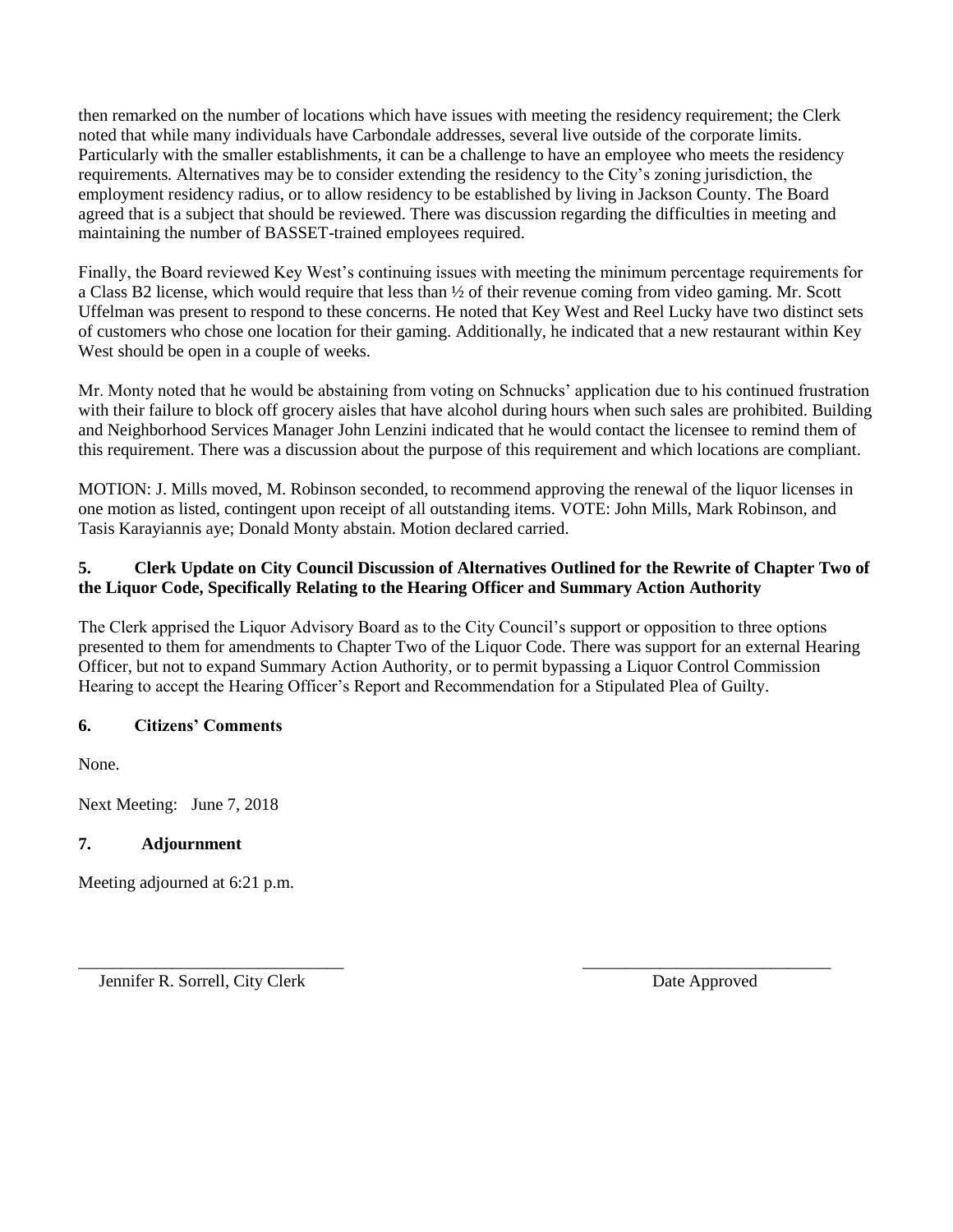## **Local Liquor Control Commission Meeting June 26, 2018 (Tuesday, June 26, 2018)**

*Generated by Jennifer R Sorrell on Wednesday, June 27, 2018*

## **Commissioners present**

Commissioner Tom Grant, Commissioner Carolin Harvey, Commissioner Navreet Kang, Commissioner Adam Loos, Commissioner Jessica Bradshaw, Commissioner Jeff Doherty, and Chairman John M Henry

## **Meeting called to order at 6:04 PM**

1. Preliminaries to the Local Liquor Control Commission

Action: 1.2 Approval of Minutes from the Local Liquor Control Commission Meeting of June 12, 2018

MOTION: Approve the minutes from the Local Liquor Control Commission meeting of June 12, 2018

Motion by Tom Grant, second by Carolin Harvey.

Final Resolution: Motion Carries

Yea: Tom Grant, Carolin Harvey, Navreet Kang, Adam Loos, Jessica Bradshaw, Jeff Doherty, John M Henry

2. General Business of the Local Liquor Control Commission

## Action: 2.1 **Consideration of the 2018-2019 Liquor License Renewal Application for Fat Patties**

The Commission inquired about the late submission of the liquor license renewal application; the applicant remarked that life and business obstacles had prevented timely submission.

MOTION: Approve the renewal of the liquor license, contingent upon receipt of all outstanding items.

Motion by Adam Loos, second by Jeff Doherty. Final Resolution: Motion Carries Yea: Tom Grant, Carolin Harvey, Navreet Kang, Adam Loos, Jessica Bradshaw, Jeff Doherty, John M Henry

## 3. Citizens' Comments for the Local Liquor Control Commission

Stephanie Brown, president of the Autism Society of Southern Illinois, noted that the organization had received space in the Dentmon Center for a sensory-friendly gym with specialized equipment. She further commended Officer Randy Mathis, 9-1-1 Staff, and Fire Department personnel for their services during a basketball tournament at Attucks Park during the previous weekend.

Commissioner Kang suggested the implementation of penalties for the late submission of liquor license applications.